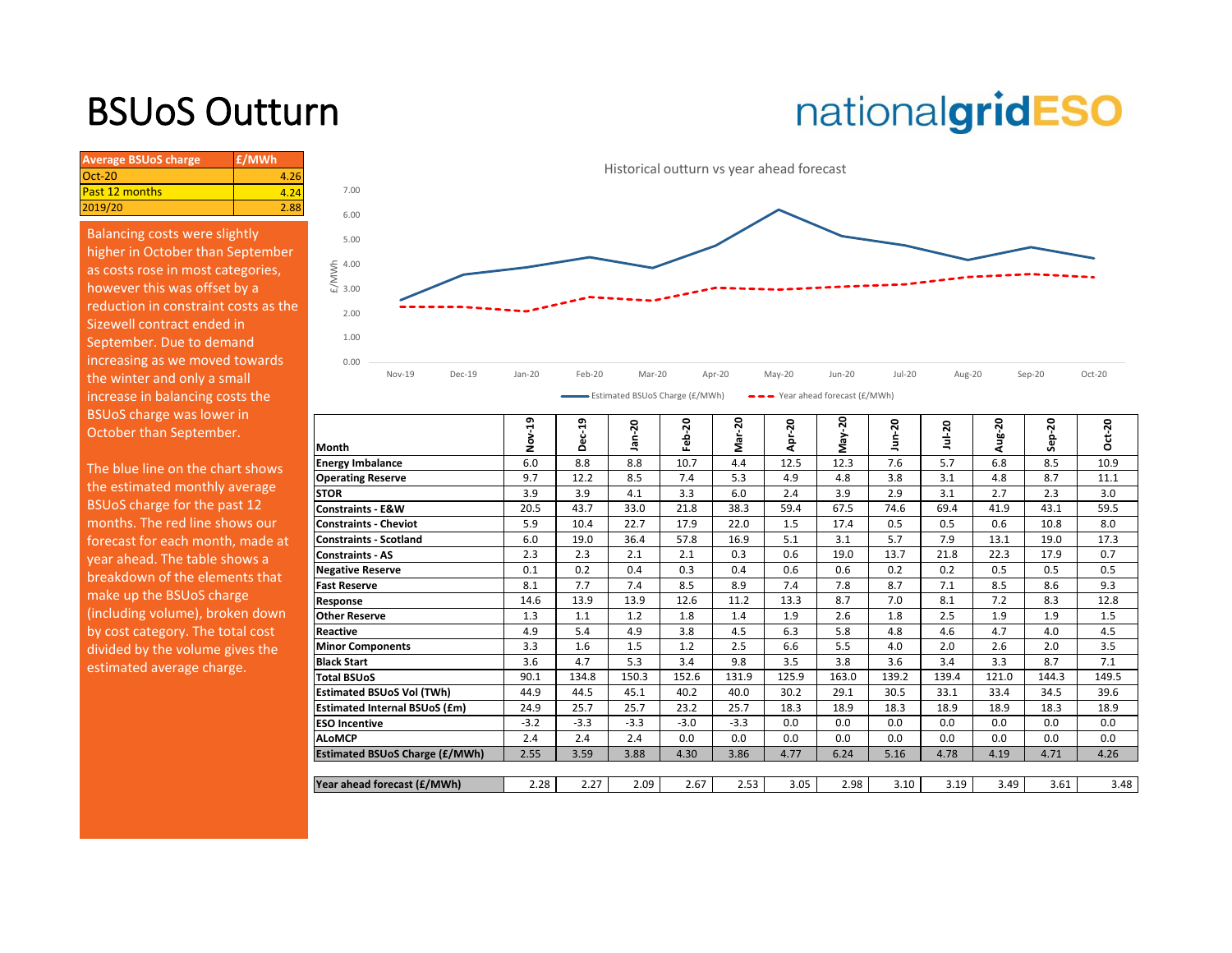### BSUoS Forecast

## nationalgridESO

| <b>Average BSUoS charge</b>                                                                                                                                                                                                                                                                        | £/MWh |                                            |
|----------------------------------------------------------------------------------------------------------------------------------------------------------------------------------------------------------------------------------------------------------------------------------------------------|-------|--------------------------------------------|
| <b>Nov-20</b>                                                                                                                                                                                                                                                                                      | 3.94  | 24 month rolling forecast with error bands |
| 2020/21                                                                                                                                                                                                                                                                                            | 4.36  |                                            |
| 2021/22                                                                                                                                                                                                                                                                                            | 3.75  | 6.00                                       |
| Next 12 months                                                                                                                                                                                                                                                                                     | 4.02  |                                            |
| As we move towards winter and naturally<br>higher demand levels, we don't expect to see<br>the same types of additional costs brought<br>about by managing the system during<br>extremely low demand periods. We are<br>therefore returning to producing a single best<br>view of BSUoS per month. |       | 5.00<br>4.00                               |
| We have added an additional line to the<br>forecast from Apr 21 to Mar 22 to account for<br>the deferred BSUoS as per CMP345/350.<br>Accelerated Loss of Mains Change Programme:                                                                                                                   |       | 3.00<br>2.00                               |

Loss of Mains Change Program has been paused as per the following update from the last TCMF:

0.00

1.00

With £4m recovery in FY19/20 covering the cost of works completed todate, we'll continue to hold-off charging until costs surpass this level

The forecast charge has been removed until January but this is subject to change based on the progress of the work.

Changes have been made to the ESO incetive scheme element of the BSUoS charge, details can be found in the Ofgem letter: https://www.ofgem.gov.uk/system/files/docs/

2019/10/authoritys\_consent\_new.pdf

Nov-20 Dec-20 Jan-21 Feb-21 Mar-21 Apr-21 May-21 Jun-21 Jul-21 Aug-21 Sep-21 Oct-21 Nov-21 Dec-21 Jan-22 Feb-22 Mar-22 Apr-22 May-22 Jun-22 Jul-22 Aug-22 Sep-22 Oct-22 **-Esitimated BSUoS Charge (£/MWh)** 

| Month                           | $\overline{\mathbf{a}}$ | $\overline{a}$ | $an-21$ | $Fcb-21$ | 21    | ដ<br>į | 21<br>눎 | 'n,   | $Ju-21$ | Aug-21 | $Sep-21$ | $\overline{a}$<br>ģ | 21<br>,<br>∍ | $Dec-21$ | 22     | 22<br>ė | 22<br>.<br>≦ | z<br>ģ | $May-22$ | $J$ un-22 | $JuL - 22$ | ά<br>할<br>a | 22    | 2<br>ģ |  |
|---------------------------------|-------------------------|----------------|---------|----------|-------|--------|---------|-------|---------|--------|----------|---------------------|--------------|----------|--------|---------|--------------|--------|----------|-----------|------------|-------------|-------|--------|--|
|                                 |                         |                |         |          |       |        |         |       |         |        |          |                     |              |          |        |         |              |        |          |           |            |             |       |        |  |
| <b>Energy Imbalance</b>         | 9.0                     | 10.0           | 10.8    | 11.8     | 9.0   | 5.5    | 7.9     | 8.2   | 9.3     | 8.7    | 10.1     | 11.3                | 10.9         | 11.1     | 11.9   | 12.8    | $-1.2$       | 5.5    | 7.9      | 8.2       | 9.3        | 8.7         | 10.1  | 11.3   |  |
| <b>Operating Reserve</b>        | 10.0                    | 11.1           | 9.4     | 9.4      | 9.2   | 8.3    | 9.0     | 5.8   | 7.0     | 8.2    | 14.1     | 16.4                | 16.1         | 11.9     | 10.1   | 12.9    | 13.2         | 8.3    | 9.0      | 5.8       | 7.0        | 8.2         | 14.1  | 16.4   |  |
| <b>STOR</b>                     | 6.0                     | 3.4            | 3.5     | 2.8      | 3.3   | 5.2    | 5.6     | 5.4   | 6.0     | 5.8    | 6.3      | 6.2                 | 7.4          | 7.5      | 7.6    | 6.5     | 7.4          | 5.2    | 5.6      | 5.4       | 6.0        | 5.8         | 6.3   | 6.2    |  |
| <b>Constraints</b>              | 96.6                    | 90.1           | 83.4    | 84.6     | 77.3  | 68.5   | 70.1    | 68.8  | 71.1    | 80.0   | 82.7     | 86.5                | 82.2         | 77.1     | 70.4   | 72.9    | 72.2         | 38.9   | 39.5     | 39.2      | 40.5       | 49.5        | 53.1  | 56.0   |  |
| <b>Negative Reserve</b>         | 0.5                     | 0.5            | 0.6     | 0.1      | 0.2   | 0.4    | 0.9     | 1.6   | 1.8     | 1.7    | 1.8      | 1.2                 | 0.5          | 0.5      | 0.6    | 0.1     | 0.2          | 0.4    | 0.9      | 1.6       | 1.8        | 1.7         | 1.8   | 1.2    |  |
| Fast Reserve                    | 7.9                     | 10.0           | 10.3    | 8.7      | 9.7   | 9.0    | 9.0     | 8.8   | 9.1     | 9.6    | 8.8      | 9.1                 | 9.4          | 10.0     | 10.3   | 8.7     | 9.7          | 9.0    | 9.0      | 8.8       | 9.1        | 9.6         | 8.8   | 9.1    |  |
| Response                        | 11.1                    | 12.3           | 12.1    | 11.4     | 12.4  | 11.8   | 12.6    | 11.9  | 12.6    | 13.1   | 11.3     | 11.2                | 11.2         | 11.3     | 11.1   | 10.5    | 11.4         | 11.8   | 12.6     | 11.9      | 12.6       | 13.1        | 11.3  | 11.2   |  |
| <b>Other Reserve</b>            | 1.1                     | 0.9            | 0.9     | 0.9      | 1.0   | 1.1    | 0.9     | 1.0   | 1.2     | 1.3    | 1.0      | 0.9                 | 0.9          | 0.9      | 0.9    | 0.9     | 1.0          | 1.1    | 0.9      | 1.0       | 1.2        | 1.3         | 1.0   | 0.9    |  |
| Reactive                        | 6.2                     | 7.1            | 7.0     | 5.7      | 6.1   | 6.7    | 7.5     | 7.0   | 6.9     | 6.8    | 6.6      | 6.7                 | 6.5          | 7.1      | 7.0    | 5.7     | 6.1          | 6.7    | 7.5      | 7.0       | 6.9        | 6.8         | 6.6   | 6.7    |  |
| <b>Minor Components</b>         | 2.4                     | 2.5            | 1.0     | 2.3      | 0.3   | 3.0    | 3.0     | 2.6   | 2.6     | 1.5    | 1.1      | 2.1                 | 0.6          | 1.0      | $-0.6$ | 2.3     | 0.3          | 3.0    | 3.0      | 2.6       | 2.6        | 1.5         | 1.1   | 2.1    |  |
| <b>Black Start</b>              | 3.8                     | 3.8            | 3.8     | 3.8      | 3.8   | 3.8    | 3.8     | 3.8   | 3.8     | 3.8    | 3.8      | 3.8                 | 3.8          | 3.8      | 3.8    | 3.8     | 3.8          | 3.8    | 3.9      | 3.9       | 3.9        | 3.9         | 3.9   | 3.9    |  |
| <b>Total BSUoS</b>              | 154.6                   | 151.7          | 142.7   | 141.4    | 132.4 | 123.3  | 130.1   | 125.1 | 131.3   | 140.6  | 147.5    | 155.5               | 149.5        | 142.2    | 133.2  | 137.1   | 124.2        | 93.8   | 99.5     | 95.5      | 100.7      | 110.0       | 118.0 | 125.0  |  |
| Esitmated BSUoS Vol (TWh)       | 43.9                    | 43.0           | 44.4    | 39.3     | 45.3  | 38.7   | 39.5    | 36.6  | 37.1    | 37.4   | 39.1     | 42.4                | 47.9         | 49.7     | 49.0   | 46.6    | 50.7         | 38.7   | 39.5     | 36.6      | 37.1       | 37.4        | 39.1  | 42.4   |  |
| Estimated Internal BSUoS (£m)   | 18.3                    | 18.9           | 18.9    | 17.1     | 18.9  | 18.4   | 19.0    | 18.4  | 19.0    | 19.0   | 18.4     | 19.0                | 18.4         | 19.0     | 19.0   | 17.2    | 19.0         | 18.4   | 19.0     | 18.4      | 19.0       | 19.0        | 18.4  | 19.0   |  |
| <b>ESO Incentive</b>            | 0.0                     | 0.0            | 1.5     | 1.3      | 1.5   | 1.0    | 1.0     | 1.0   | 1.0     | 1.0    | 1.0      | 1.0                 | 1.0          | 1.0      | 1.0    | 0.9     | 1.0          | 1.0    | 1.0      | 1.0       | 1.0        | 1.0         | 1.0   | 1.0    |  |
| <b>ALoMCP</b>                   | 0.0                     | 0.0            | 4.8     | 4.8      | 4.8   | 4.8    | 4.8     | 4.8   | 4.8     | 4.8    | 4.8      | 4.8                 | 4.8          | 4.8      | 4.8    | 4.8     | 4.8          | 4.8    | 4.8      | 4.8       | 0.0        | 0.0         | 0.0   | 0.0    |  |
| CMP345/350 Deferred Costs       |                         |                |         |          |       | 1.8    | 1.9     | 1.8   | 1.9     | 1.9    | 1.8      | 1.9                 | 1.8          | 1.9      | 1.9    | 1.7     | 1.9          |        |          |           |            |             |       |        |  |
| Esitimated BSUoS Charge (£/MWh) | 3.94                    | 3.97           | 3.78    | 4.18     | 3.48  | 3.86   | 3.96    | 4.12  | 4.25    | 4.47   | 4.44     | 4.30                | 3.66         | 3.40     | 3.26   | 3.47    | 2.98         | 3.05   | 3.15     | 3.27      | 3.25       | 3.48        | 3.51  | 3.42   |  |
|                                 |                         |                |         |          |       |        |         |       |         |        |          |                     |              |          |        |         |              |        |          |           |            |             |       |        |  |

| High Error Band (£/MWh) |  |  |  |  |  |  |  |  |  | 4.72 5.43 5.51 4.89 4.18 4.62 4.86 5.11 5.25 5.49 5.46 5.34 4.71 4.42 4.25 4.42 3.98 4.09 4.33 4.61      | 4.77 | 5.03 5.11 |  |
|-------------------------|--|--|--|--|--|--|--|--|--|----------------------------------------------------------------------------------------------------------|------|-----------|--|
| Low Error Band (£/MWh)  |  |  |  |  |  |  |  |  |  | 3.16 2.52 2.04 3.48 2.77 3.10 3.07 3.14 3.26 3.45 3.41 3.26 2.62 2.38 2.27 2.52 1.98 2.01 1.96 1.92 1.74 |      | 1.92 1.91 |  |